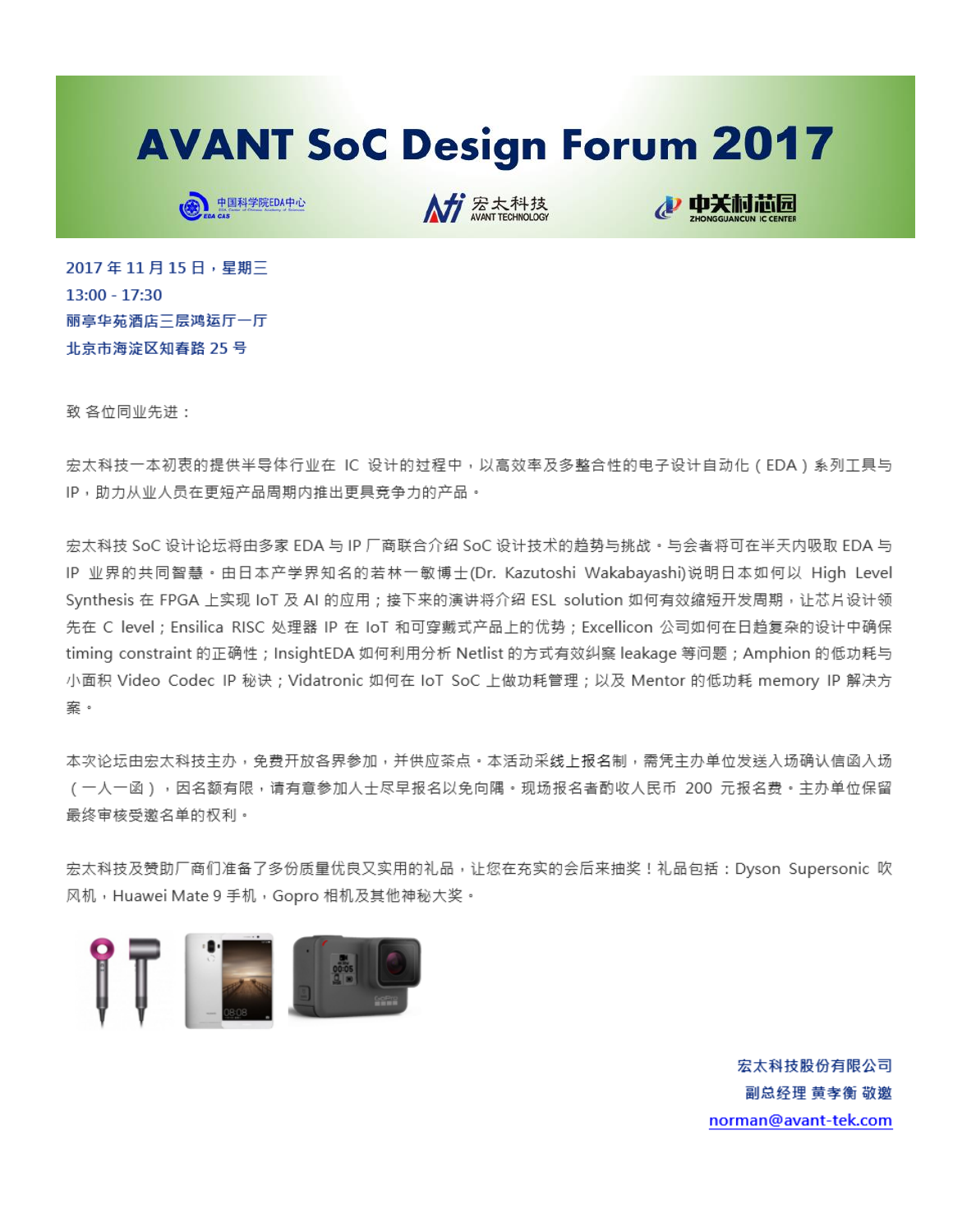## 议程/Program

| Time 时间         | Topic 演讲主题                                                                                                                                   | Speaker 演讲嘉宾                                                                                       |
|-----------------|----------------------------------------------------------------------------------------------------------------------------------------------|----------------------------------------------------------------------------------------------------|
| 13:00-13:30     | Guest Registration 来宾注册                                                                                                                      |                                                                                                    |
| 13:30-13:40     | <b>Welcome Speech</b><br>欢迎致辞                                                                                                                | Norman Huang, Vice President, Avant<br>黄孝衡, 副总经理, 宏太科技                                             |
| 13:40-14:05     | Keynote Speech: AI & IoT acceleration with via-switch FPGA<br>and HLS<br>主题演讲: 以 High Level Synthesis 在 via-switch FPGA 上实现<br>IoT 及与 AI 的应用 | Dr. Kazutoshi Wakabayashi, Senior Expert, NEC<br>若林一敏博士,资深专家, NEC                                  |
| 14:05-14:30     | Electronic System-Level Design Methodology:<br>Architecture Exploration & High Level Synthesis<br>系统层级设计方法: 架构探索与高阶合成设计                      | Frank Wang, AE Manager, Avant<br>王义成, AE 经理, 宏太科技                                                  |
| 14:30-14:55     | Power Management for IoT SoC Design<br>IoT 应用的 SoC 设计电源管理                                                                                    | Stephen Nolan, Vice President, Vidatronic<br>Stephen Nolan, 副总经理, Vidatronic                       |
| 14:55-15:20     | Choosing the right CPU core for IoT and Wearable Sensor<br>nodes<br>为 IoT 和可穿戴式产品选择正确的处理器                                                    | Praveen Harnoor, Business Development Manager, Ensilica<br>Praveen Harnoor, 业务开发经理, Ensilica       |
| 15:20-15:40     | Tea break 茶歇                                                                                                                                 |                                                                                                    |
| 15:40-16:05     | The secrets to low power, small area video codec IP design<br>Video Codec IP 低功耗、小面积的秘诀                                                      | Dr. Doug Ridge, Business Development Manager, Amphion<br>Dr. Doug Ridge, 业务开发经理, Amphion           |
| 16:05-16:30     | Power Management / UPF at the Transistor Level<br>晶体管层级的电源与 UPF 管理                                                                           | Jesse Newcomb, Vice President, InsightEDA<br>Jesse Newcomb, 副总经理, InsightEDA                       |
| 16:30-16:55     | The Best Memory Technology: Easy to use with the Best<br>Power, Performance & Area (PPA)<br>最佳功耗、性能与面积的记忆体技术                                 | Farzad Zarrinfar, Managing Director of IP Division, Mentor<br>Farzad Zarrinfar, IP 部门董事总经理, Mentor |
| 16:55-17:20     | Using timing constraint platform to speed up timing closure<br>利用時序約束平台加速時序收斂                                                                | Dr. Elvis Li, AE Manager, Avant<br>李俊德博士, AE 经理, 宏太科技                                              |
| Lucky draw 幸运抽奖 |                                                                                                                                              |                                                                                                    |

## [立即报名](https://wj.qq.com/s/1606965/98dc)

活动联系人

Joyce Weng

Email: [joyce@avant-tek.com](mailto:joyce@avant-tek.com)

Tel: +86-21-5308-5993